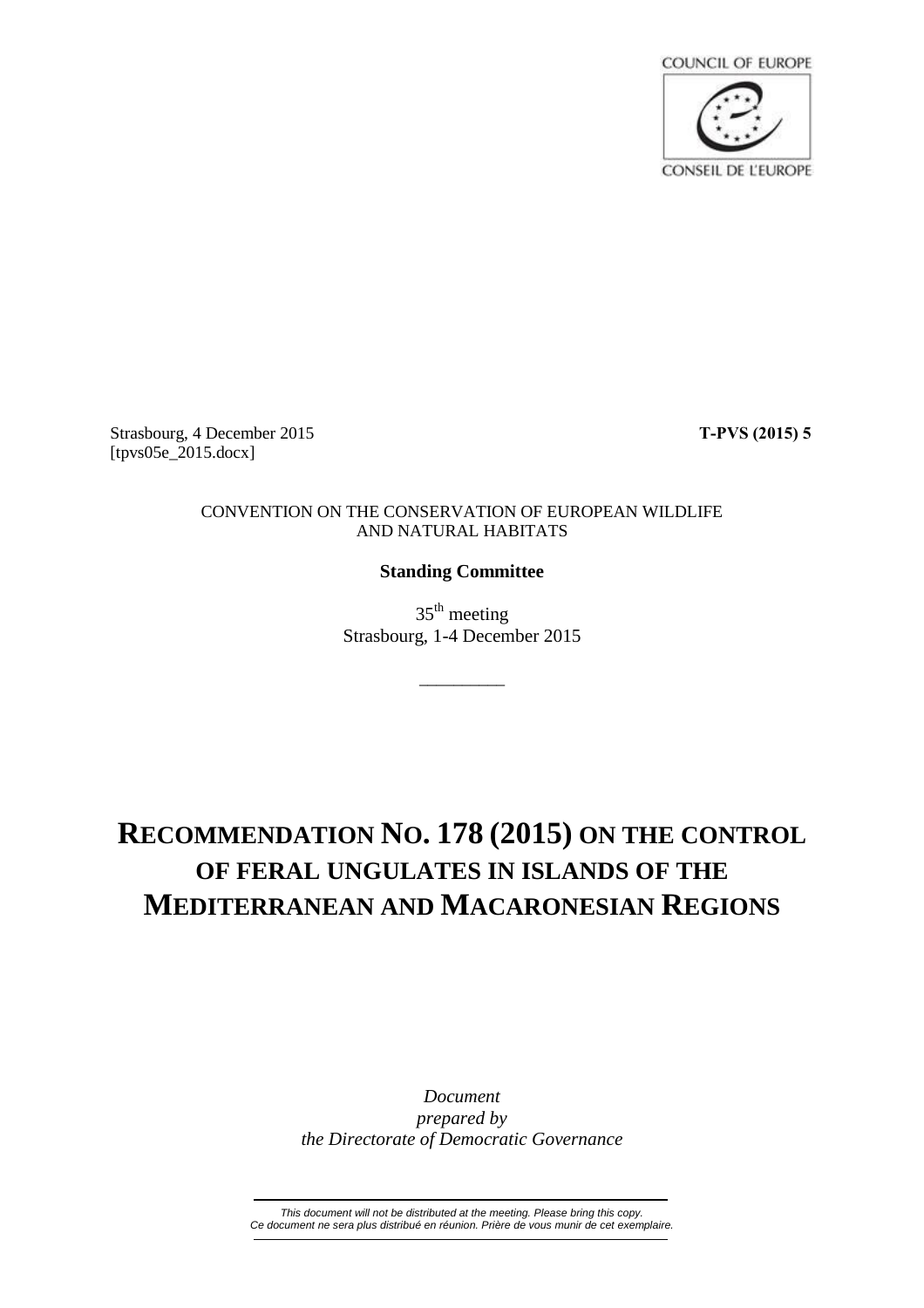

Convention on the Conservation of European Wildlife and Natural Habitats

## **Recommendation No. 178 (2015) of the Standing Committee, adopted on 4 December 2015, on the control of feral ungulates in islands of the Mediterranean and Macaronesian Regions**

The Standing Committee to the Convention on the Conservation of European Wildlife and Natural Habitats, acting under the terms of Article 14 of the Convention,

Having regard to the aims of the Convention to conserve wild flora and fauna and their natural habitats, especially endangered and vulnerable species, including endangered and vulnerable migratory species;

Recalling that under Article 11, paragraph 2.b of the Convention, each Contracting Party undertakes to strictly control the introduction of non-native species;

Recalling its Recommendation No. 99 (2003) on the European Strategy on Invasive Alien Species;

Recalling its Recommendation No. 128 (2007) on the European Charter on Hunting and Biodiversity;

Recalling Decision VI/23 of the  $6<sup>th</sup>$  Conference of the Parties of the Convention on Biological Diversity, on alien species that threaten ecosystems, habitats or species, and the definitions used in that text;

Recalling that the  $10<sup>th</sup>$  Conference of the Parties of the Convention on Biological Diversity adopted the Strategic Plan for Biodiversity 2011-2020 with its 20 headline Aichi targets for 2020, in particular Target 9 devoted to invasive alien species (IAS): "By 2020, invasive alien species and pathways are identified and prioritised, priority species are controlled or eradicated, and measures are in place to manage pathways to prevent their introduction and establishment";

Having in mind the EU Biodiversity Strategy to 2020, endorsed by the Council of the European Union in June 2011, and in particular its Target 5, calling on Member States to combat IAS so that by 2020 IAS and their pathways are identified and prioritised, priority species are controlled or eradicated, and pathways are managed to prevent the introduction and establishment of new IAS;

Recalling its Recommendation No. 91 (2002) on Invasive Alien Species that threaten biological diversity in islands and geographically and evolutionary isolated ecosystems;

Recalling its Recommendation No. 153 (2011) on the Charter on the Conservation and Sustainable Use of Biological Diversity on European Islands;

Welcoming the EU Regulation 1143/2014 on invasive alien species and looking forward to its full implementation by Member States;

Noting that feral ungulates may have very serious negative effects on the rich biological diversity of islands of the Mediterranean and Macaronesian Regions;

Conscious that Mediterranean and Macaronesian islands have a very high rate of endemic species protected by Appendices I and II of the Convention;

Referring to the report "Feral ungulates in the Mediterranean and Macaronesian islands" by Mr Joan Mayol [document [T-PVS/Inf](https://wcd.coe.int/ViewDoc.jsp?id=2311433&Site=&BackColorInternet=B9BDEE&BackColorIntranet=FFCD4F&BackColorLogged=FFC679) (2015) 2],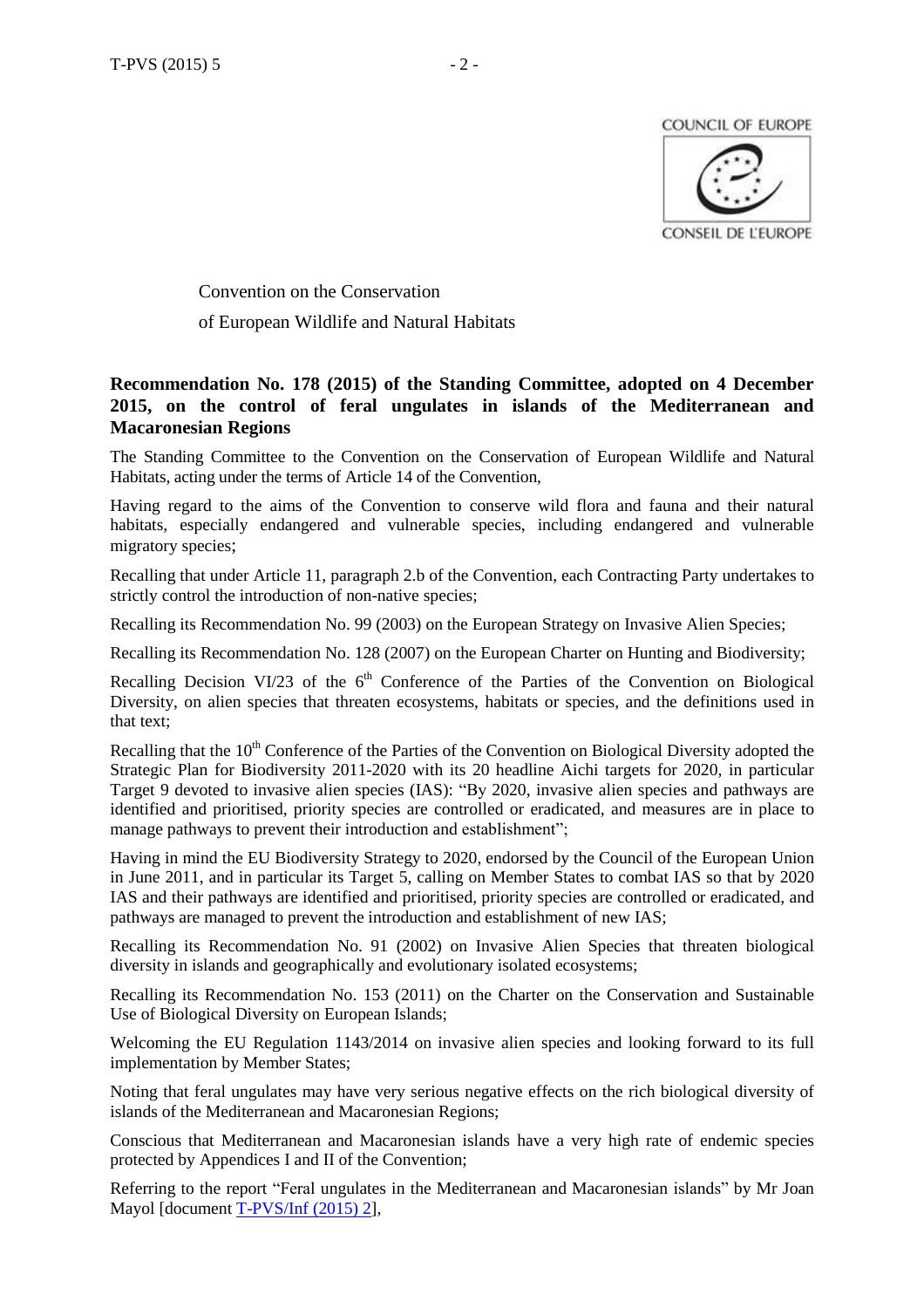Using the term "feral ungulates" for non-native ungulates in a wild state after escape from captivity or as a result of intentional introduction;

Recommends that concerned Contracting Parties:

- 1. Clarify, where needed, the legal status of feral ungulates, both those that are the result of ancient introduction on islands and those that result of recent abandonment from livestock owners or accidental escape;
- 2. Consider, as a general rule, feral ungulates as invasive alien species having possible negative effects on island native biodiversity;
- 3. For ancient introductions that may have conservation or historical interest, manage those populations of non-native ungulates in a way that minimises their impact on native biodiversity, avoiding as appropriate giving them a conservation status as protected species;
- 4. Reverse, as far as possible, recent introductions of feral or wild ungulates into islands in the Mediterranean and Macaronesian Regions, particularly in those where they are having a serious negative impact on native biodiversity;
- 5. Promote in Mediterranean and Macaronesian islands a stricter enforcement of legislation on registration, identification and health control of ungulates so as to avoid irregular or illegal herding in natural areas;
- 6. Avoid subsidies and incentives for free-ranging herds in Mediterranean and Macaronesian islands that may result in a substantial increase of feral ungulates;
- 7. When controlling feral ungulates in Mediterranean and Macaronesian islands, prioritise their elimination from small uninhabited islands, protected areas and their buffer zones;
- 8. Include, where relevant, control of feral ungulates in Mediterranean and Macaronesian islands in management plans of Natura 2000 and Emerald Network sites; wherever control or eradication of feral ungulates is not feasible consider fencing as a tool to protect native biodiversity from the negative effects of those animals;
- 9. Consult hunters and the herding community when preparing eradication or control plans for feral ungulates in Mediterranean and Macaronesian islands so that support and cooperation measures to be implemented are, as far as possible, agreed;
- 10. Favour, when eradicating or controlling feral ungulates, the engagement of professionals with the help of voluntary hunters, avoiding that hunters are left as only actors of controls, as many past experiences have shown they might have an incentive in making control activities take many years or become permanent;
- 11. Collect appropriate information on feral ungulates in Mediterranean and Macaronesian islands, particularly in small uninhabited islands, in protected areas and for ancient introductions;
- 12. Promote research on the effects of feral ungulates on native species and also on the interaction of different invasive alien species on native species, as the removal of one alien species only may affect the populations of other alien species;
- 13. Promote awareness with local communities on the negative effects on biodiversity, landscape and the economy of feral ungulates involving as far as possible different actors so as to get community support for removal of animals;
- 14. Promote the active participation of Macaronesian and Mediterranean islands in an efficient international network of island managers, in order to i) share lessons learned on past initiatives and ii) to be granted access to a series of internationally recognized standards, guidelines and recommendations addressing natural resources management and specifically for feral ungulate management . According to its future development and implementation, promote participation in the "Small Sustainable Islands" ecolabel initiative and corresponding network.